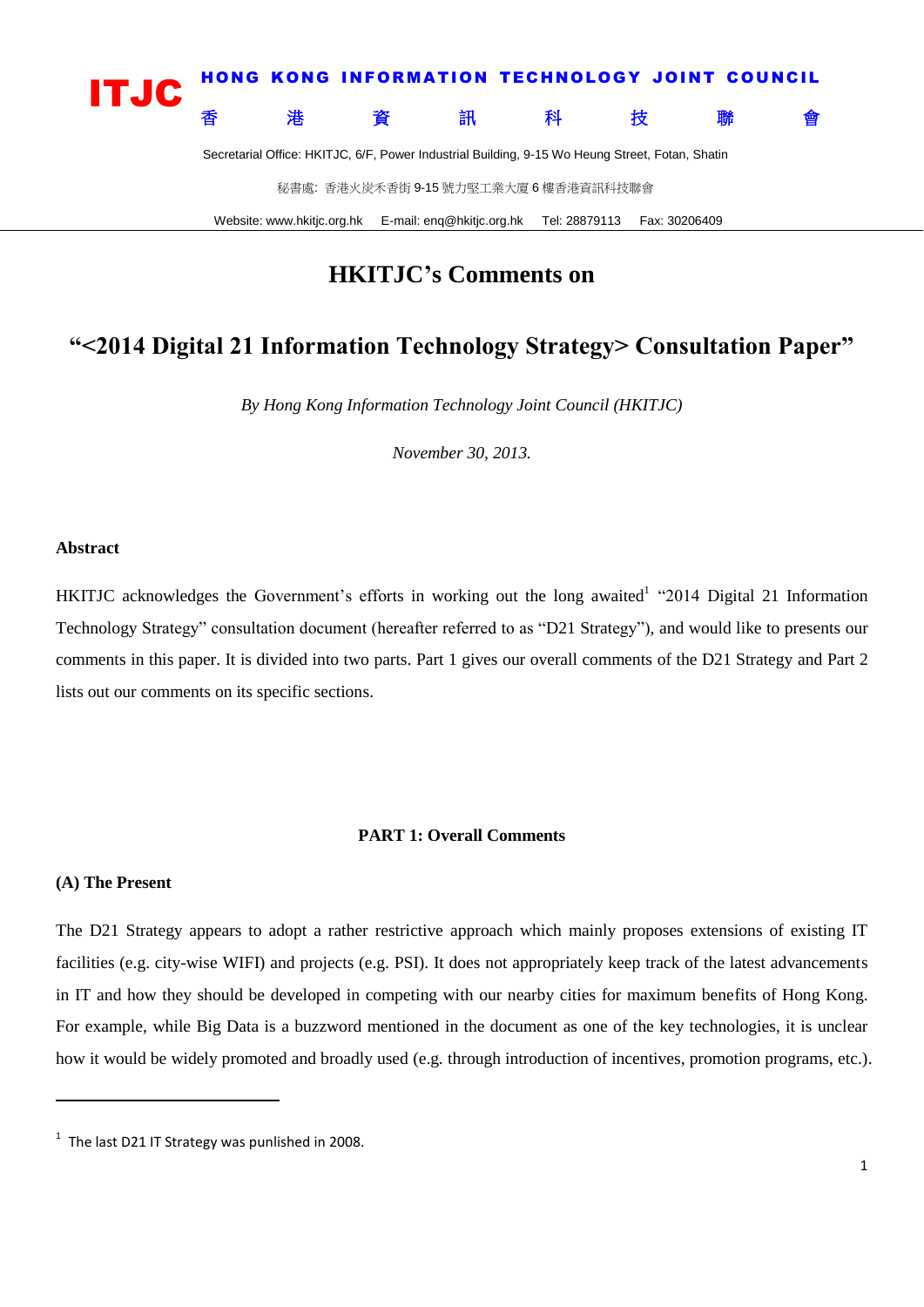| <b>ITJC</b> |                                                                                                 |   | HONG KONG INFORMATION TECHNOLOGY JOINT COUNCIL |     |   |   |   |   |
|-------------|-------------------------------------------------------------------------------------------------|---|------------------------------------------------|-----|---|---|---|---|
|             |                                                                                                 | 港 | 資                                              | 「訊」 | 科 | 枒 | 腦 | 會 |
|             | Secretarial Office: HKITJC, 6/F, Power Industrial Building, 9-15 Wo Heung Street, Fotan, Shatin |   |                                                |     |   |   |   |   |
|             |                                                                                                 |   | 秘書處: 香港火炭禾香街 9-15 號力堅工業大廈 6 樓香港資訊科技聯會          |     |   |   |   |   |

Website: www.hkitjc.org.hk E-mail: enq@hkitjc.org.hk Tel: 28879113 Fax: 30206409

In essence, the D21 Strategy is more like a short-term/mid-term IT project plan of the Government rather than an IT strategy plan for Hong Kong society.

The D21 Strategy has suggested to pursue a number of development projects, e.g. digital certificates, interconnected sensors, collaboration with Mainland, etc. For accountability of the expected values and benefits of the investments needed, it is advisable and important for the Government to include measurable targets, i.e. KPIs, for these projects. While the Government has stated the scale of the city-wide WIFI project, namely 20,000 hotspots, no quantifiable targets have been made for the others. Just like Government's strategy and plans on housing development, KPIs are necessary for the Government administrators, as well as the general citizens, to gauge the implementation progress of the D21 Strategy and more importantly to provide a review reference for the projects and define a timeline for the next strategic planning cycle. Examples of the needed KPIs for the D21 Strategy would be "percentage of transactions making use of digital certificates in comparison with those using traditional means", "R&D investment to GDP ratio", "industry to Government R&D investment ratio", "number of granted patents per 100 active researchers", "GDP due to Innovation Technology industry", etc.

HKITJC would not object the choice of Government in engaging IBM for the consultancy work leading to the current D21 Strategy document. Nonetheless, we disagree with the Government in over-publicizing IBM's involvement which may lead to misconception of the public, both locally and internationally, that the future of HK IT will be driven and dominated by IBM. For avoiding possible favoritism or such views by the public, HKITJC suggests the Government to enter into an agreement with IBM with the mutual understanding that since they are the consultant of 2014 D21 Strategy, they will not participate or will not be invited to participate in any design or implementation projects proposed as any of the D21 Strategy initiatives.

#### **(B) The Future**

As a strategy document, the D21 Strategy should focus on how IT can assist the future development of the Hong Kong society and its economy (say in next 5 years). For instances,

Hong Kong is facing an aging population. How can the Government serve the elderlies better with IT?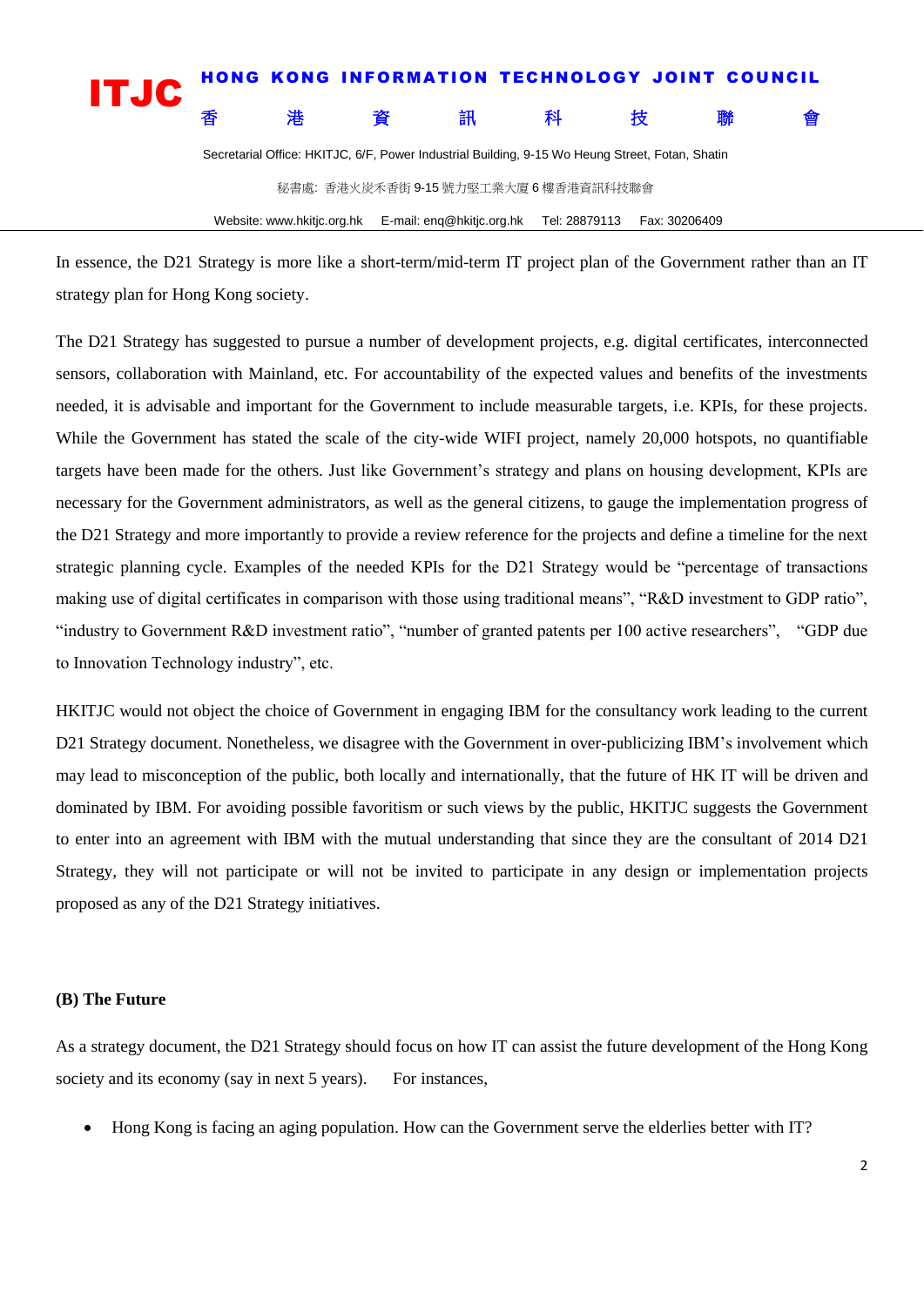# **it is a constructed in the set of the construction of the construction of the set of the set of the set of the**<br>
The set of the set of the set of the set of the set of the set of the set of the set of the set of the set 香港 資資 訊 科 技 聯 會

Secretarial Office: HKITJC, 6/F, Power Industrial Building, 9-15 Wo Heung Street, Fotan, Shatin

秘書處: 香港火炭禾香街 9-15 號力堅工業大廈 6 樓香港資訊科技聯會

Website: www.hkitjc.org.hk E-mail: enq@hkitjc.org.hk Tel: 28879113 Fax: 30206409

- It is evident that Hong Kong's medical and schooling systems are under growing pressure, e.g. due to the recent problem of non-resident Mainland pregnant women ([雙非孕婦](https://www.google.com.hk/search?safe=strict&biw=960&bih=453&q=%E9%9B%99%E9%9D%9E%E5%AD%95%E5%A9%A6&revid=649184996&sa=X&ei=ipaOUurCOKuSiQfttoH4Cw&ved=0CI8BENUCKAU)) that calls for the additional service demand in future for Mainland children resident (雙非兒童). How can the Government make smarter use of IT to achieve an efficient social system to cope with the new service demands in society?
- How can IT help solve the daily cross-border school kid problem, which shows no sign of any solution for years?
- The population of the "digital natives" is growing and their daily habits are changing. How can the Government help them live in the digital world smartly and safely and also help them integrate with the physical world healthily so as to avoid the "homebody" (字男/字女) problem.

The digital world is very different from the world in which we are living [see Don Tapscott: "Grown Up Digital: How the Net Generation is Changing Your World"]. But inevitably it is the future of our next generation. While the D21 Strategy has suggested several infrastructural projects for addressing short- and mid-term societal problems (referred to as the HARD environment), it did not pay enough attentions to the SOFT environment of the digital society in Hong Kong. For instance, recent concerns and debates in "treatment of parody under the copyrights regime", "data privacy issues signaled by the USA Whistle Blower (Eric Snowden)", "e-book and e-learning policies", etc., which have led to heated discussions in the Internet community, have not been properly addressed in the D21 Strategy. HKITJC believes that unless the development of the SOFT environment is in synchronism with that of its HARD counterpart, the advancement of Hong Kong's digital economy will be hindered. We urge the Government to consider plans for developing a more digital-ready legislation system and nurturing a healthy digital culture in order to timely accommodate the rapid behavioral changes in a digital society.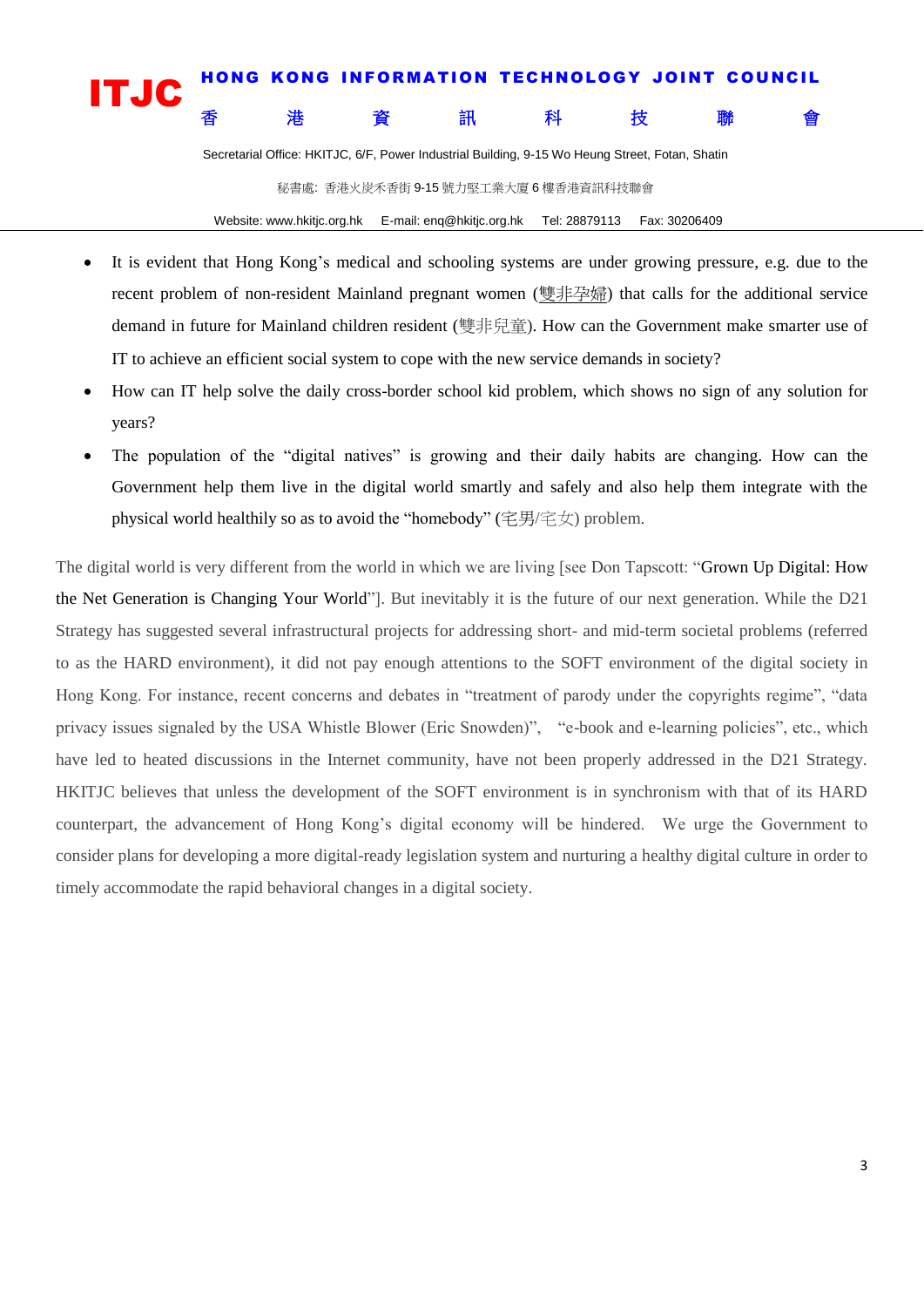

#### **PART 2: Specific Comments**

It is worth mentioning that the following specific comments are mostly collected from the HKITJC HKSTP Joint Forum on 2014 Digital 21 Strategy which was held in Science Park on November 18, 2013 and attended by over 70 IT professionals.

#### **Chapter 3: Empowering Everyone**

Section A. HKITJC agrees that with the proliferation of e-business applications, commercial and governmental alike, there exists the need for digital certification. We welcome Government's suggestion of offering them free. It is, however, noticed that similar initiatives have already been started several years ago but the result was found to be unsatisfactory. This was mainly due to (a) insufficient applications; and (b) the interface was very un-user-friendly. Although the Government has attempted to solve these problems recently, but the result of improvement was not apparent. It is very unclear from the D21 Strategy how the Government could improve the situation. HKITJC suggests the Government to propose a few, say three to five, e-government applications as pilots with clearly defined KPIs (such as "number of active users", "number of transactions", etc.) for assuring and assessment of their success.

Section B. "Digital Connectivity" is a must in a sophisticated city like Hong Kong. But in doing that, the Government must carefully designed the hotspot distribution network so as to avoid the existing problem of poor QoS (Quality-of-Service), e.g. users often cannot access the WIFI network in busy spots and even if they could do so the downloading speed would be quite slow. HKITJC suggests the D21 Strategy to clearly specify measurable targets (KPIs) for the QoS level, performance of the infrastructure, and the expected increase in the number of active users and usage hours.

Section D. HKITJC agrees that "Programming in Every Child's Education" would be important for the development of logical thinking in children. But in order to do this, the following three key attributes are essential: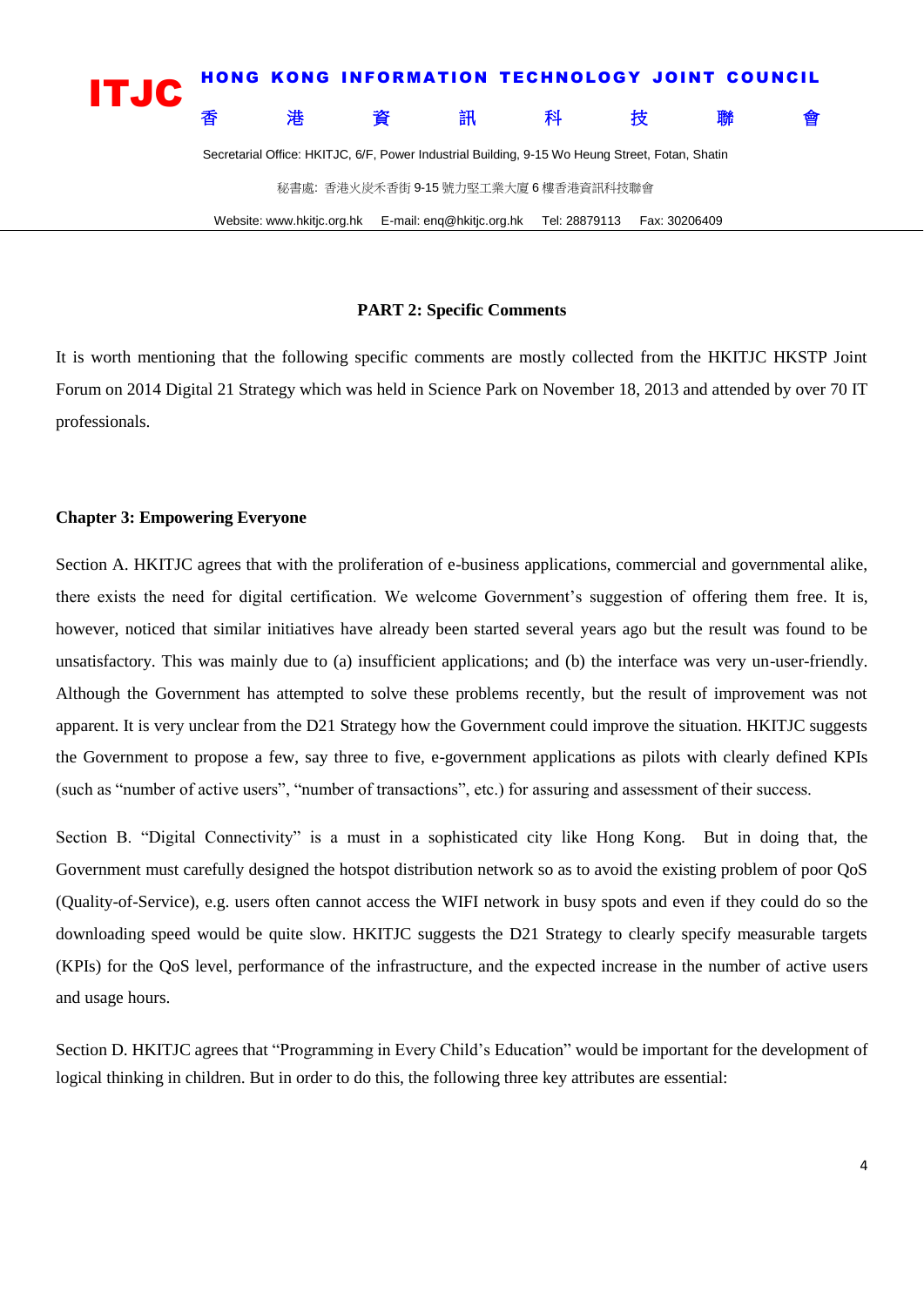

Secretarial Office: HKITJC, 6/F, Power Industrial Building, 9-15 Wo Heung Street, Fotan, Shatin

秘書處: 香港火炭禾香街 9-15 號力堅工業大廈 6 樓香港資訊科技聯會

Website: www.hkitjc.org.hk E-mail: enq@hkitjc.org.hk Tel: 28879113 Fax: 30206409

- (a) A comprehensive and updated curriculum guide, stating clearly the objectives, teaching and learning strategies, and assessment tools;
- (b) Practical and functional resources and support, e.g. software tools, IT personnel and web-based apps;
- (c) Teacher development and training in computer programming.

Moreover, in parallel to the technical side, students must be exposed to "IT ethics" and "IT in society" issues so as to enable their understanding on the proper and legitimate use of IT in modern society. These elements of IT education would help prevent them turning into "pure techies" or "homebodies" and worse still "digital criminals".

Section (E). In addition to hardware for the underprivileged groups, the Government ought to consider content as well. For example, the Government (through RTHK) can produce more elderly and youth programs/apps and show them in suitable time.

#### **Chapter 4: Igniting Business Innovation**

Section H. In addition to encouraging SMEs to use Cloud Services, HKITJC suggests the Government to encourage IT SMEs to establish local Cloud Service companies (and similarly for software companies). The Government could consider allocate a dedicated building (e.g. from the current 'wealth' of unused industrial buildings) to accommodate these SMEs. Moreover, rent incentives, tax incentives, etc. for the tenants in the developments could be considered.

Section H. The Government should take the lead to use "home-grown" IT products and services. Under the current procurement policy, which favors lowest bid, Government contracts are mostly won by big IT companies. This in turn suffocates local IT SMEs. HKITJC suggests the Government to consider revising this.

#### **Chapter 5: Supporting a Thriving ICT Industry**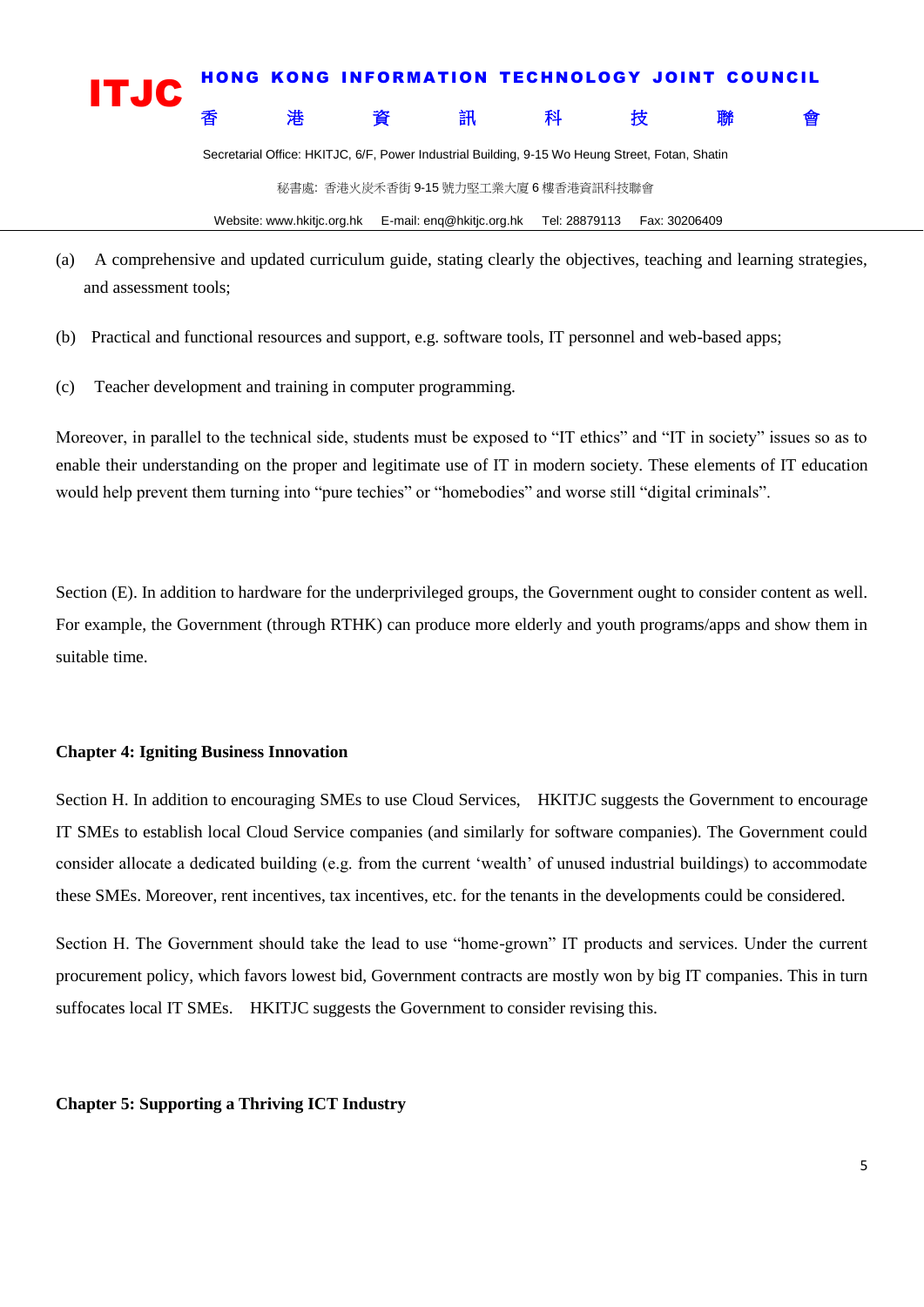## **it is a constructed a constructed a construction of the construction of the construction of the construction o**<br> **it is a constructed a constructed a** construction a construction of the construction of the construction o 香港 資資 訊 科 技 聯 會

Secretarial Office: HKITJC, 6/F, Power Industrial Building, 9-15 Wo Heung Street, Fotan, Shatin

秘書處: 香港火炭禾香街 9-15 號力堅工業大廈 6 樓香港資訊科技聯會

Website: www.hkitjc.org.hk E-mail: enq@hkitjc.org.hk Tel: 28879113 Fax: 30206409

Section I (Paragraph 45). Startmeup.hk is an effort by InvestHK, "supporting the Startup Ecosystem". It would be a complete waste of resources for OGCIO to develop something similar. HKITJC suggests the Government to compromise both efforts and work out the synergy with other Government departments and bureax, e.g. ITC, RGC, HKPC, TDC, HKDC, etc. as well.

Section I. The Government's strong desire to establish "IP trading" business in Hong Kong is apparent from the CE's "2013 Policy Address". The D21 Strategy, however, has not touched on this aspect. HKITJC suggests the Government to establish the necessary IP policy for a healthy Innovation & Technology industry. When doing this, IPD's experience must be taken into account to avoid overlapping of resources and efforts.

Section I. Entrepreneurship is a key driver of the Innovation and Technology Industry. HKITJC suggests the Government to allocate funding for entrepreneurship education at all levels, including postgraduate, undergraduate and sub-degree levels. (Note: this suggestion is more specific than Paragraph 49.)

Section I. HKITJC suggests the Government to be the prime (at least initially) innovation consumer. As such they would be the first "customer" of local innovation and further in doing that, it would create employment for local science and technology (S&T) graduates.

Section I. The Government should consider re-kindle the Applied Research Fund (perhaps with a new business model) to attract more international and Mainland angel and venture investors to Hong Kong.

Section M. Public Cloud Service will become a utility, just like electricity, for SMEs in the future. HKITJC suggests the Government to setup clear guidelines and policies and perhaps an execution arm to control the business risks and to ensure sustainable service quality of public cloud services.

Section M. As a Data Centre and Cloud Computing Hub, we must not neglect the issue of sustainability. However, GREEN COMPUTING has not been considered thoroughly in the Strategy. But this issue can determine the success of Hog Kong in this world strategic business.

Section N. Many local universities have research presence in different cities (in particular Shenzhen) in the Mainland. HKITJC suggests the Government (say through ITC) to establish a dedicated China arm and liaise with these university's Mainland establishment for knowledge transfer.